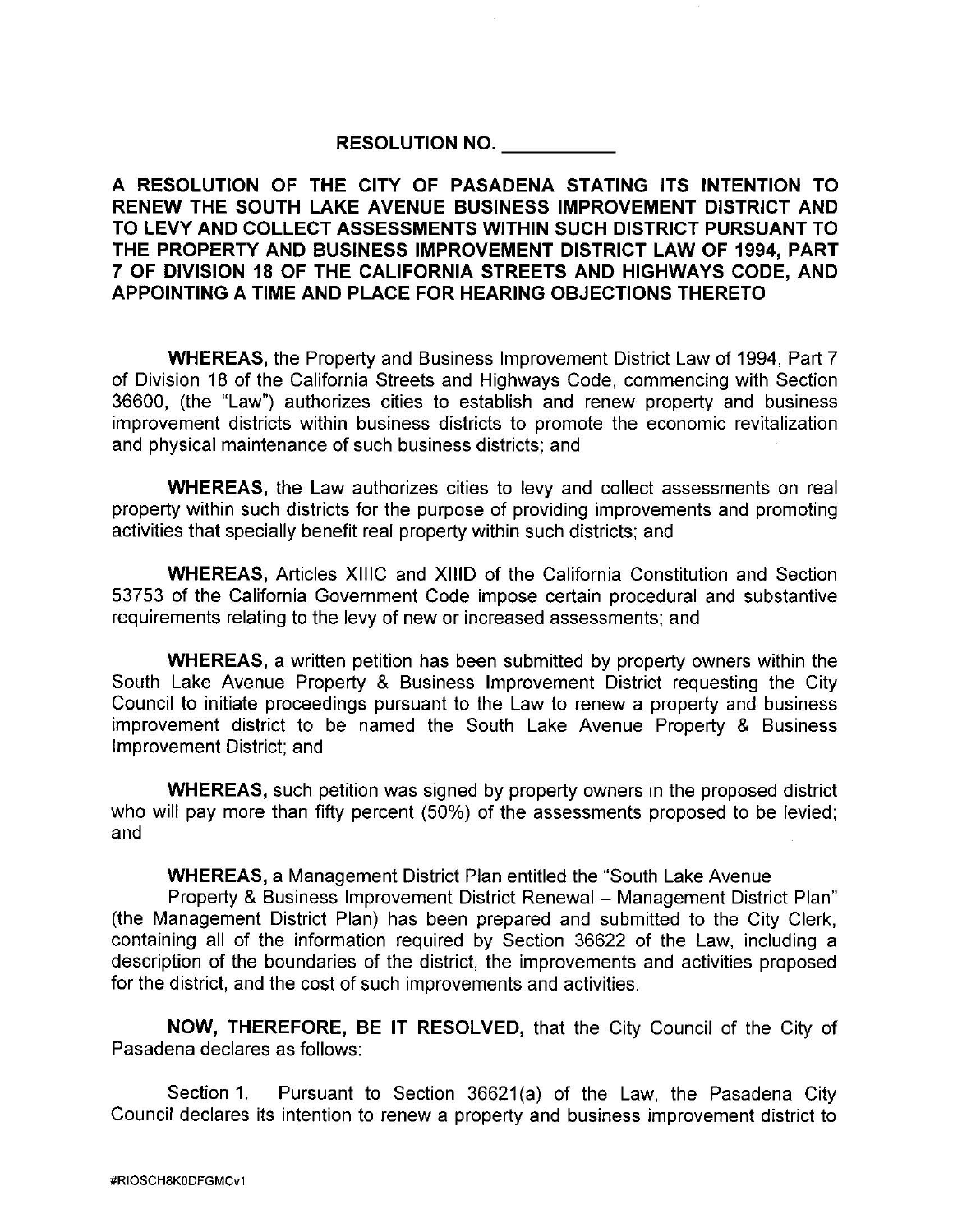be designated the "South Lake Avenue Property and Business Improvement District" (the "District") and to levy and collect assessments against lots and parcels of real property within the District, commencing with calendar year 2023.

Section 2. The City Council hereby approves the Management District Plan, on file in the office of the City Clerk.

Section 3. The City Clerk shall make the Management District Plan and other documents related to the District available to the public for review during normal business hours Monday through Friday 7:30 a.m. - 5:30 p.m.

Section 4. NOTICE IS HEREBY GIVEN that the City Council shall conduct a public hearing on the renewal of the District and the levy and collection of assessments on April 25, 2022 at 5:00 p.m. or as soon thereafter as the matter may be heard, in the Council Chambers, at 100 N. Garfield Avenue. At the public hearing, the City Council will consider all objections or protests, if any, to the proposed renewal of the District and the proposed assessment. Any interested person may present written or oral testimony at the public hearing.

Section 5. The exterior boundaries of the proposed renewed District are generally bounded by Colorado Boulevard on the north, Mentor Avenue on the east, an east-west line approximately 260 feet south of California Boulevard on the south, and Hudson Avenue on the west.

Section 6. The proposed improvements and activities for the District include providing security, sanitation, street and sidewalk cleaning and other services supplemental to those normally provided by the City; marketing, and other improvements and activities which benefit businesses and real property located in the District.

Section 7. The assessment proposed to be levied and collected for calendar year 2023 is \$665,079. The amount to be levied and collected for subsequent years up to a total of 7 years may also be increased, by an amount not to exceed five percent per year.

Section 8. The City Clerk, or his designee, is hereby authorized and directed to cause notice to be given of the public hearing as provided in Section 53753 of the Government Code and Article XIIID, Section 4 of the California Constitution.

Adopted at the regular meeting of the City Council on the day of \_\_\_\_\_\_\_\_, 2022, by the following vote:

AYES:

NOES: